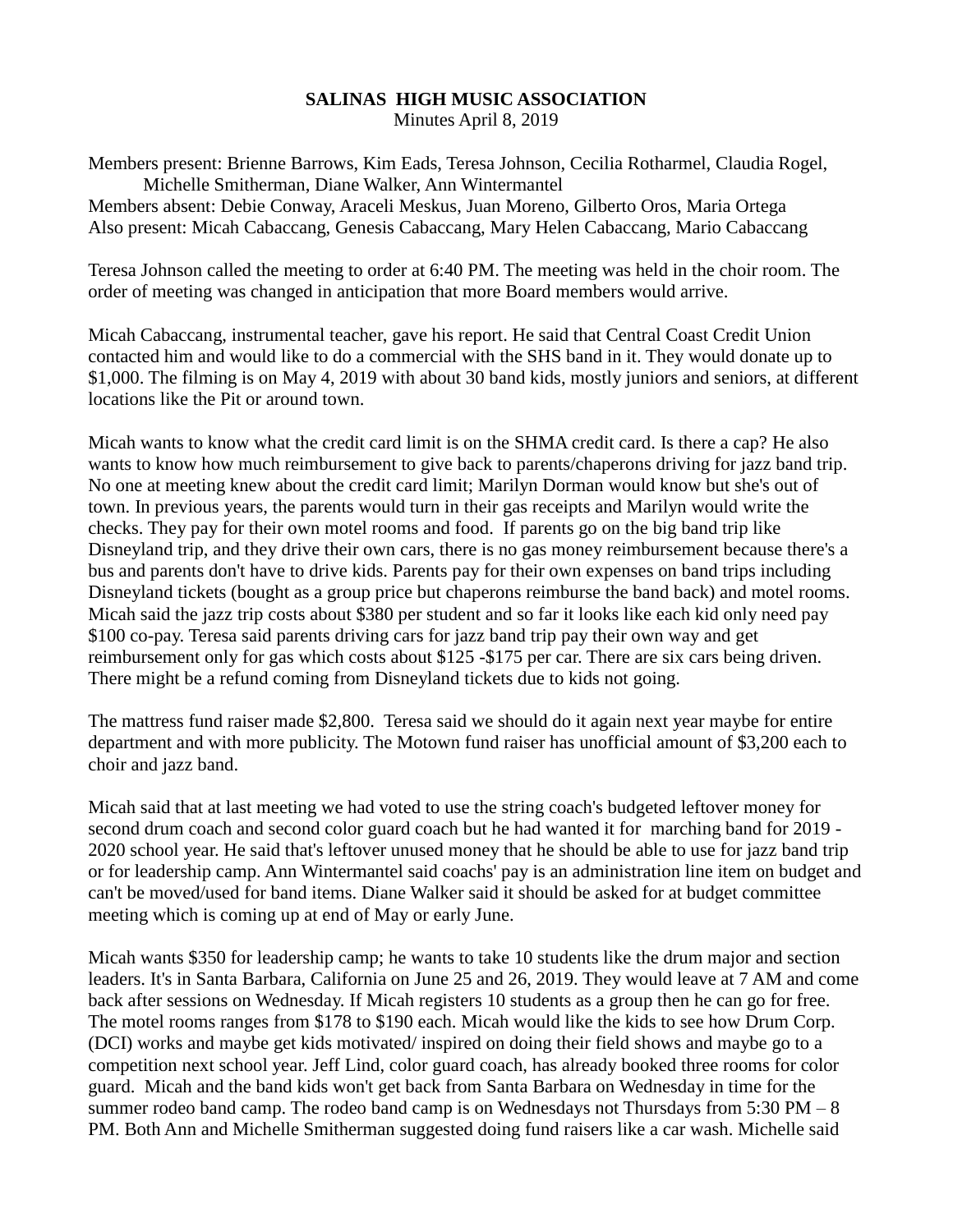Gold Star Car Wash might help with car wash and might even donate.

Carnegie Hall invited the band to audition to perform there. Micah said most likely not audition due to expense of going there.

After the credit union commercial on May 4, the band uniforms are going to the dry cleaners on May 10. There's still a band uniform work bee on May 18, Saturday, to put all cleaned uniforms together and into garment bags. Teresa and Cecilia Rotharmel are going to Washington Middle School spring concert to tell eighth grade parents about music program at SHS and what to expect in high school music programs and maybe get some prospective board members.

Spring concert for choir is Friday, May 10. May 13, Monday, at 6 PM is spring concert for all bands, percussion, jazz band and orchestra. During the week of July 21 - 27 there will be a band camp from 5 - 8 PM for students in SHS band. School starts August 7.

Cecilia gave the choir report for Michelle Boulware, choir teacher. Jazz choir is leaving Thursday AM, April 11, to Fullerton Jazz Festival and coming back Sunday. They are taking three band kids: Max, Tristan and Everett the piano player as accompanists. The jazz band leaves for Fullerton Jazz Festival on Friday, April 12, and come back on Monday, April 15. Both jazz choir and jazz band performed April 6 at the Next Generation concerts, part of the Monterey Jazz Festival.

Brienne Barrows gave the color guard report for Jeff Lind, color guard coach. The color guard winter season is over. They got the Ruby "Performer of Year" award. Brienne was not sure if they will practice with the summer rodeo band. The kids are buying their own swords – metallic, very flashy when twirled or thrown. Kids are being invited to try out to join. Michelle asked if Jeff thought about performing at Back to School night or Freshmen Orientation. Teresa said to ask Jeff how many kids will perform all the time at SHS football field shows – 20 or 30? We have to make storage place for color guard outfits and equipment. Ann suggest Facebook or GoFundMe for fundraising for trips and color guard stuff. The Education Foundation for the Arts through the Salinas school district gives money for something specific like trips or uniforms or equipment.

Meeting went back to agenda items. The minutes from last meeting were read. There are no corrections. Ann made motion to accept the minutes. Claudia Rogel seconded. All approved.

Marilyn Dorman was not at meeting but she had sent out the Financial Report. It was noted that the band deficit was deleted per Board vote. The Financial Report will not be accepted until next meeting when Marilyn will be there and any questions can be addressed.

Teresa gave the Scrip report.. The hard plastic cards are being ordered once a month and seems to be working better. The electronic cards are doing okay. Juliette Le, Alex Khieu's mother, plans to keep ordering Scrip even after Alex graduates. She would like the Scrip profits to go to something specific and will put it in writing.

Ann gave the website report. She and Gilberto Oros got together to talk about moving both domain names (the ".org" and ".com") to renew at same time. It would either cost extra money or loose some paid time so for now the dates are left as is.

SHMA Board members for the 2019 -2020 school year are voted on at spring concerts. The names are published in the concert programs. We hope to get some prospective members from the concerts. Those